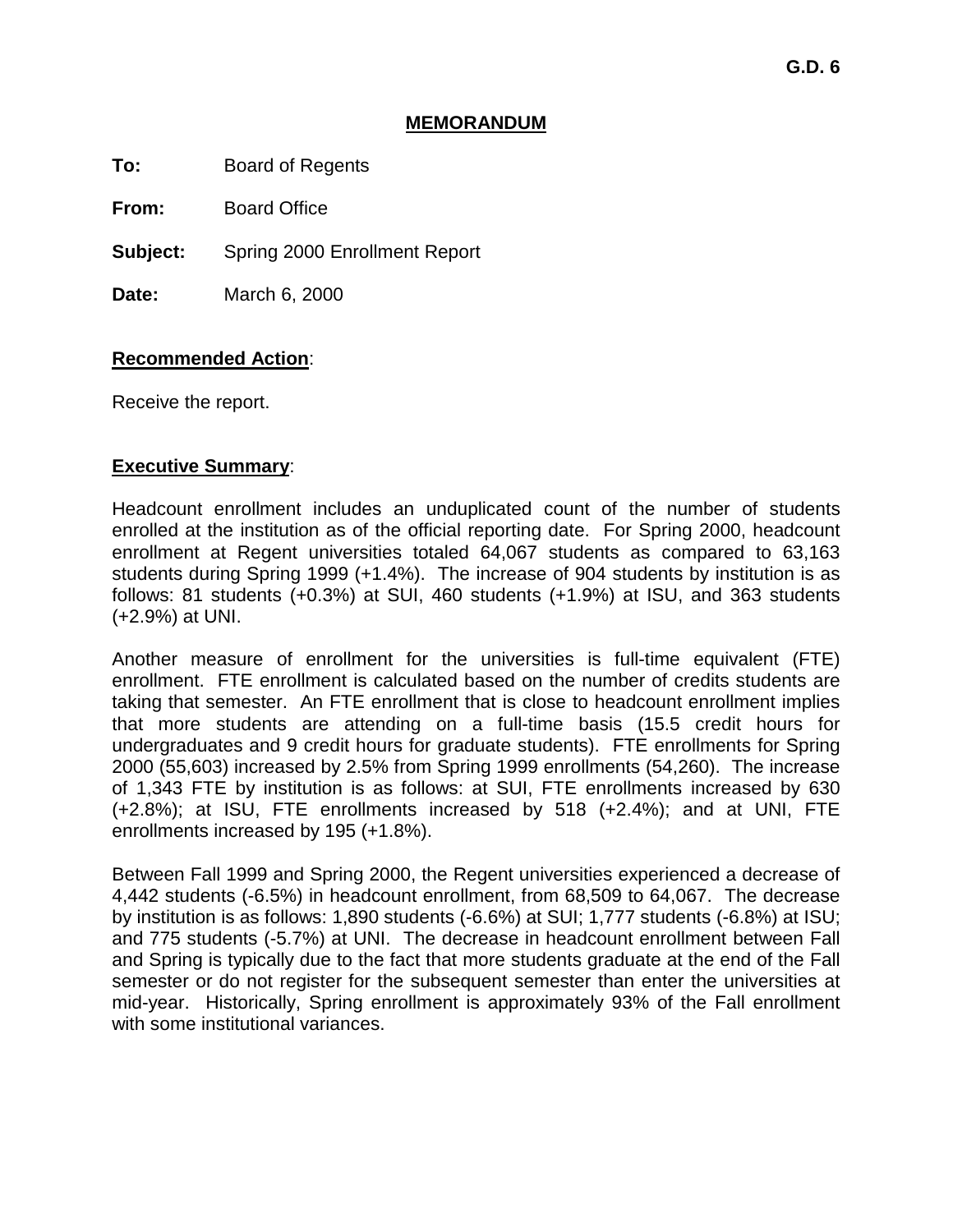Resident students (47,856) comprise 74.7% of headcount enrollments at Regent universities during Spring 2000 as compared to 74.5% in Fall 1999. Approximately 68% of SUI's headcount enrollment consists of resident students (18,228); approximately 73% of ISU's headcount enrollment consists of resident students (17,743); and approximately 93% of UNI's headcount enrollment consists of resident students (11,885).

During Spring 2000, there are 2,843 students enrolled in off-campus educational opportunities offered by the Regent universities; most students are enrolled on a parttime basis. Approximately 89% of the students are residents of Iowa. At SUI, the offcampus enrollment is 1,308 students; at ISU, the off-campus enrollment is 852; and at UNI, the off-campus enrollment is 683.

This report addresses the following strategies and action steps in the Board's Strategic Plan:

| <b>Strategy 2.1.1.0</b> | Analyze and, where appropriate, make recommendations to<br>increase access and retention at Regent institutions. |  |  |  |
|-------------------------|------------------------------------------------------------------------------------------------------------------|--|--|--|
| Action Step 2.1.1.1     | Annually assess access to Regent institutions.                                                                   |  |  |  |
| Strategy 2.1.2.0        | Increase access to Regent institutions through marketing<br>strategies for each institution.                     |  |  |  |
| Action Step 2.1.2.1     | Develop and implement effective marketing<br>strategies.                                                         |  |  |  |
| Strategy 2.2.1.0        | Conduct targeted needs assessments in specific program<br>areas and offer educational opportunities.             |  |  |  |
| Action Step 2.2.1.3     | Increase distance education enrollment substantially.                                                            |  |  |  |

## **Background**:

Each March, the Board Office prepares an enrollment report describing the Spring enrollment at Regent universities. The report includes the following enrollment characteristics: total enrollment, FTE enrollment, enrollment by residence and educational level, and off-campus enrollment by educational level, site and delivery format. The purpose of this report is to enable the Board of Regents to monitor the accomplishment of goals contained in the Board's Strategic Plan and to evaluate the need for new policy development in specific areas.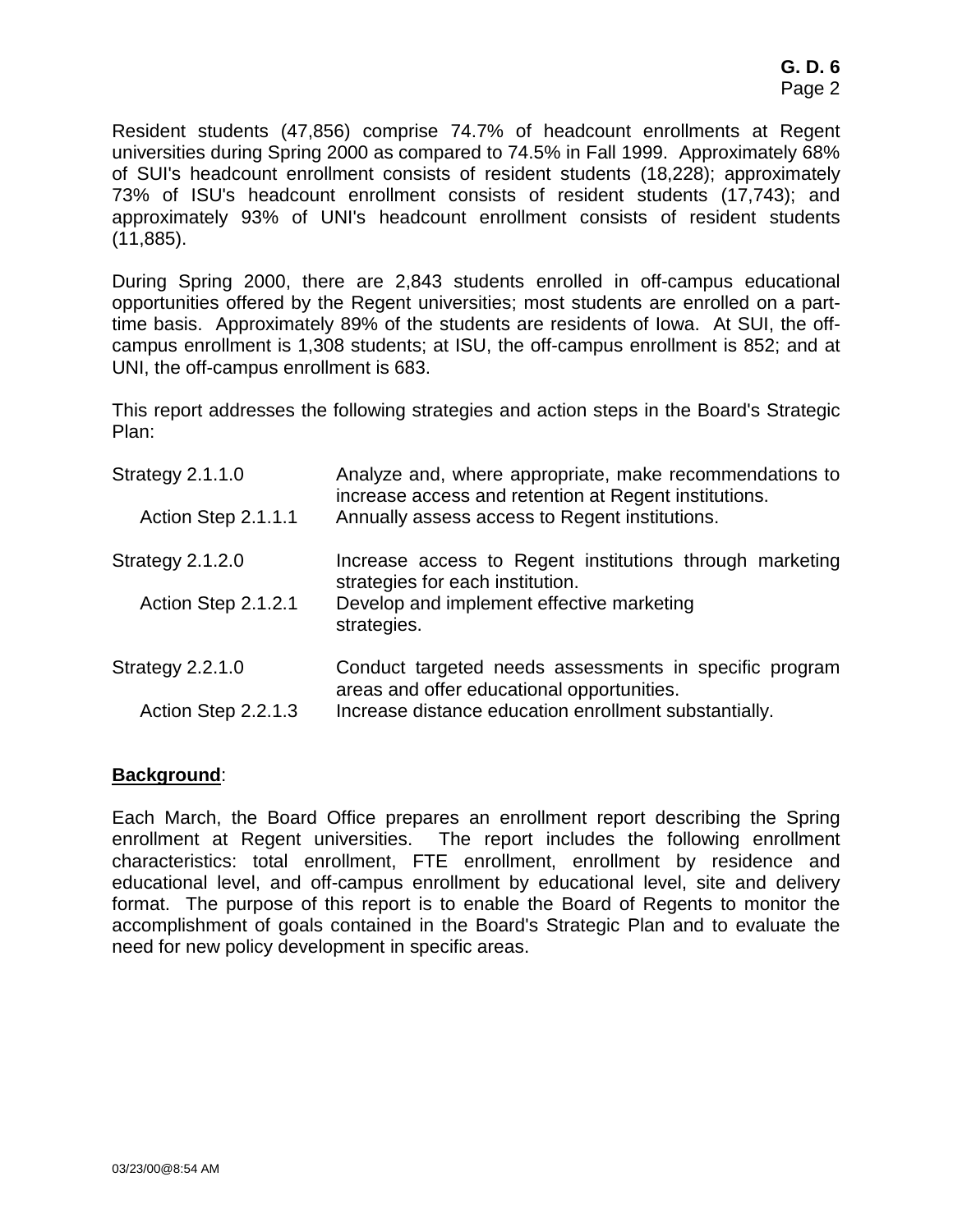# **Analysis**:

The headcount enrollment for Spring 2000 at Regent universities totals 64,067 students. There are 904 more students in Spring 2000 than were enrolled in Spring 1999 which represents a 1.4% increase in Spring enrollment.

- ♦ The University of Iowa reported a headcount enrollment of 26,956 students, which is an increase of 81 students (+0.3%) from last Spring.
- ♦ Iowa State University reported a headcount enrollment of 24,333 students, which is an increase of 460 students (+1.9%) from last Spring.
- ♦ The University of Northern Iowa reported a headcount enrollment of 12,778 students, which is an increase of 363 students (+2.9%) from last Spring.

|           |        | <b>SUI</b> | ISU    | <b>UNI</b> | <b>TOTAL</b> |
|-----------|--------|------------|--------|------------|--------------|
| 1994-1995 | Fall   | 26,932     | 24,728 | 12,572     | 64,232       |
|           | Spring | 25,188     | 22,824 | 11,501     | 59,513       |
|           |        |            |        |            |              |
| 1995-1996 | Fall   | 27,597     | 24,431 | 12,802     | 64,830       |
|           | Spring | 25,778     | 22,753 | 11,772     | 60,303       |
|           |        |            |        |            |              |
| 1996-1997 | Fall   | 27,921     | 24,899 | 12,957     | 65,777       |
|           | Spring | 26,026     | 23,105 | 12,012     | 61,143       |
|           |        |            |        |            |              |
| 1997-1998 | Fall   | 27,871     | 25,384 | 13,108     | 66,363       |
|           | Spring | 26,045     | 23,419 | 12,314     | 61,778       |
|           |        |            |        |            |              |
| 1998-1999 | Fall   | 28,705     | 25,585 | 13,329     | 67,619       |
|           | Spring | 26,875     | 23,873 | 12,415     | 63,163       |
|           |        |            |        |            |              |
| 1999-2000 | Fall   | 28,846     | 26,110 | 13,553     | 68,509       |
|           | Spring | 26,956     | 24,333 | 12,778     | 64,067       |

#### Total Regent Headcount Enrollment Fall 1994 to Spring 2000

♦ Spring enrollment has averaged approximately 93% of the Fall enrollment. The decrease in enrollment from Fall to Spring semesters results when more students graduate or do not register for the subsequent semester than begin studies in the Spring.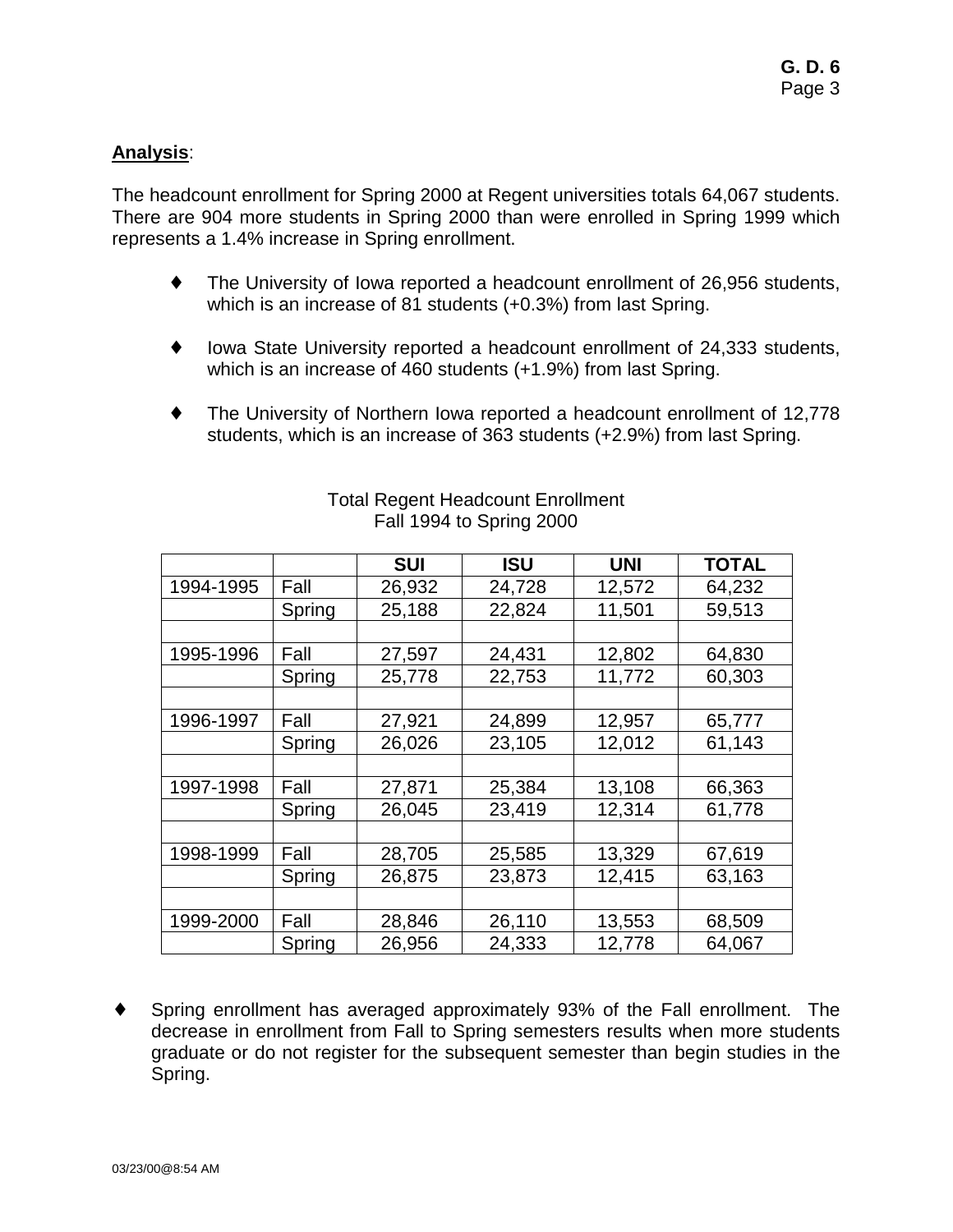- When comparing year to year data, an increase in Fall enrollment generally infers that Spring enrollment will increase. A decrease in Fall enrollment typically signals a decrease in Spring enrollment.
	- All three Regent universities experienced an increase in Fall 1999 enrollments when compared to Fall 1998; similarly, Spring 2000 enrollments increased over last year.



## TOTAL REGENT HEADCOUNT ENROLLMENT Fall 1994 to Spring 2000

- There was an increase of 794 undergraduate students during Spring 2000; the enrollment increased from 48,190 in Spring 1999 to 48,984 in Spring 2000 (+1.6%).
	- At the University of Iowa, undergraduate enrollment increased from 17,959 in Spring 1999 to 18,026 in Spring 2000 (+0.4%).
	- At Iowa State University, undergraduate enrollment increased from 19.436 in Spring 1999 to 19,859 in Spring 2000 (+2.2%).
	- At the University of Northern Iowa, undergraduate enrollment increased from 10,795 in Spring 1999 to 11,099 in Spring 2000 (+2.8%).
- There was an increase of 110 graduate and professional students during Spring 2000; the enrollment increased from 14,973 in Spring 1999 to 15,083 in Spring 2000 (+0.7%).
	- At the University of Iowa, graduate and professional student enrollment increased from 8,916 in Spring 1999 to 8,930 in Spring 2000 (+0.2%).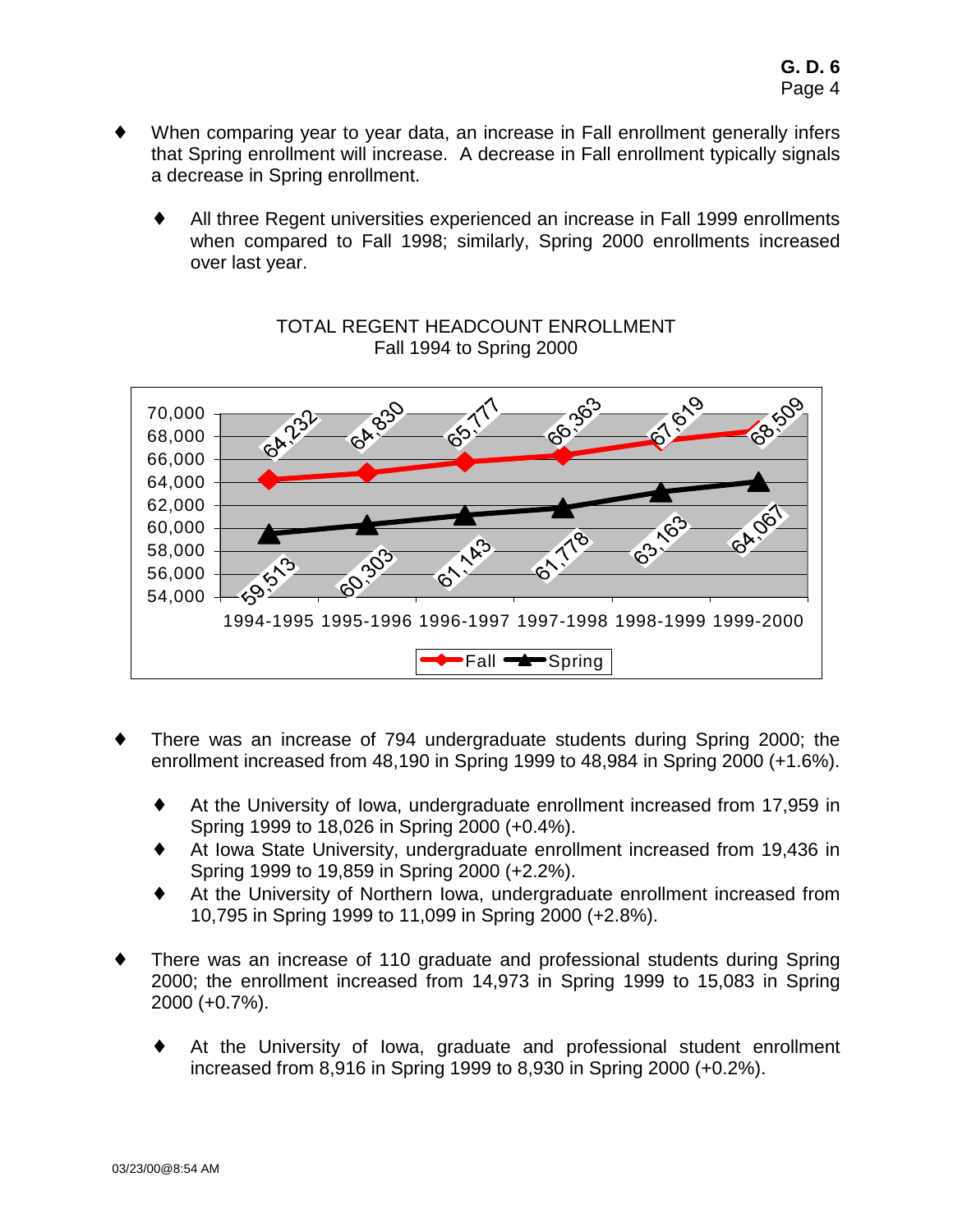- ♦ At Iowa State University, graduate and professional student enrollment increased from 4,437 in Spring 1999 to 4,474 in Spring 2000 (+0.8%).
- At the University of Northern Iowa, graduate student enrollment increased from 1,620 in Spring 1999 to 1,679 in Spring 2000 (+3.6%).
- Full-time equivalent (FTE) enrollment is another measure of enrollment for the universities. An FTE enrollment that is close to headcount enrollment implies that more students are attending on a full-time basis (15.5 credit hours for undergraduates and 9 credit hours for graduate students).

|           |        | <b>SUI</b> | ISU    | <b>UNI</b> | <b>TOTAL</b> |
|-----------|--------|------------|--------|------------|--------------|
| 1994-1995 | Fall   | 22,607     | 22,654 | 10,867     | 56,128       |
|           | Spring | 21,082     | 20,739 | 9,956      | 51,777       |
|           |        |            |        |            |              |
| 1995-1996 | Fall   | 22,942     | 22,416 | 11,094     | 56,452       |
|           | Spring | 21,337     | 20,704 | 10,166     | 52,207       |
|           |        |            |        |            |              |
| 1996-1997 | Fall   | 23,227     | 22,744 | 11,209     | 57,180       |
|           | Spring | 21,459     | 20,806 | 10,350     | 52,615       |
|           |        |            |        |            |              |
| 1997-1998 | Fall   | 23,358     | 23,124 | 11,309     | 57,791       |
|           | Spring | 21,783     | 21,282 | 10,496     | 53,561       |
|           |        |            |        |            |              |
| 1998-1999 | Fall   | 23,936     | 23,248 | 11,415     | 58,599       |
|           | Spring | 22,262     | 21,431 | 10,567     | 54,260       |
|           |        |            |        |            |              |
| 1999-2000 | Fall   | 24,394     | 23,680 | 11,628     | 59,702       |
|           | Spring | 22,892     | 21,949 | 10,762     | 55,603       |

#### Total Regent FTE Enrollment Fall 1994 to Spring 2000

- ♦ A comparison of FTE enrollment to headcount enrollment has typically yielded an index of approximately .86 or .87 when considering the universities together.
	- ♦ SUI reported an index of FTE to headcount enrollment of .85, which increased by .02 from the Spring 1999 index.
	- ISU reported an index of FTE to headcount enrollment of .90, which is the same as the Spring 1999 index.
	- UNI reported an index of FTE to headcount enrollment of .84, which decreased by .01 from the Spring 1999 index.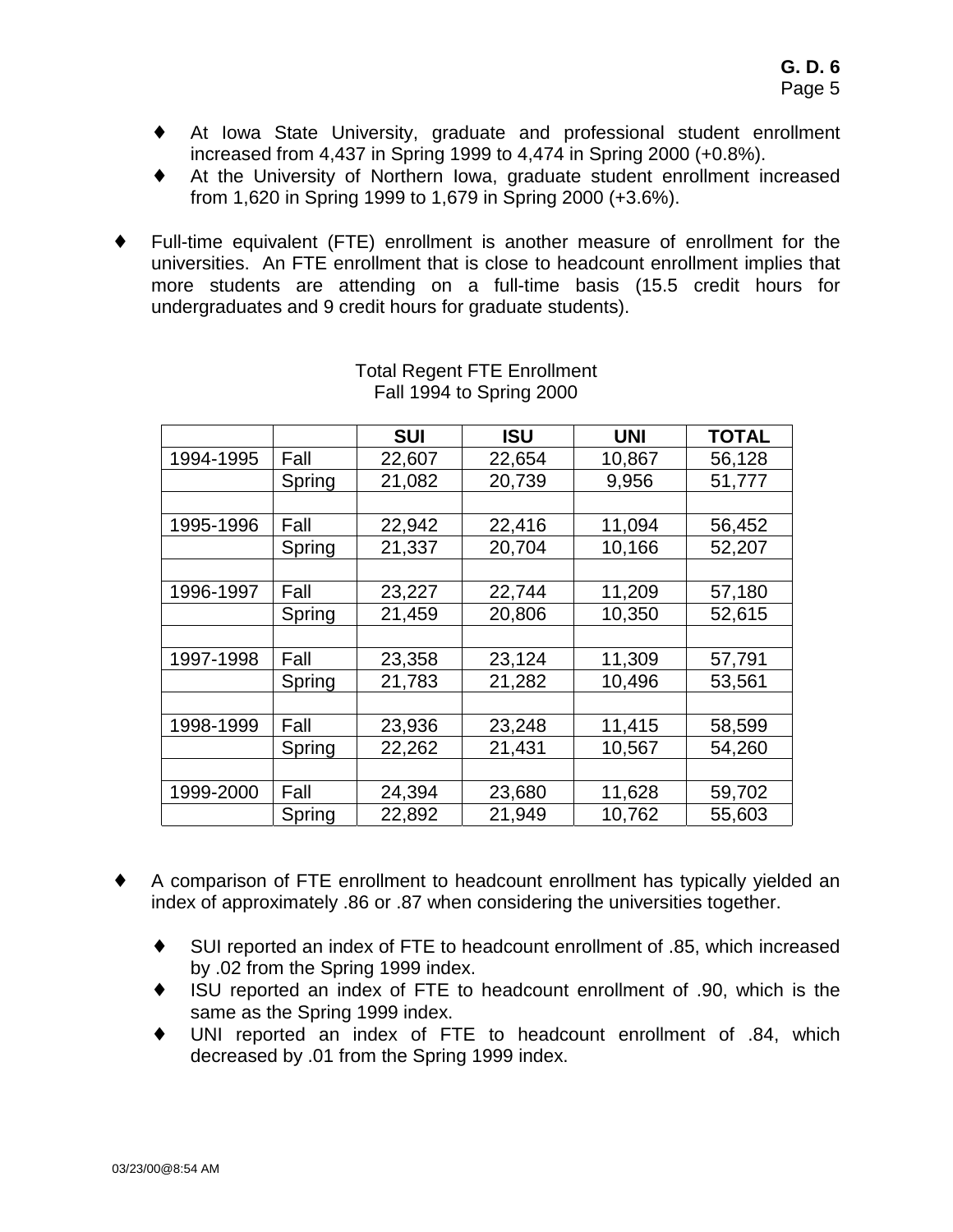The percentages of resident enrollments are similar to those reported in Fall 1999 and, in fact, have remained relatively constant for the last few years.

| <b>FALL</b>         | 1994  | 1995  | 1996  | 1997  | 1998  | 1999  |
|---------------------|-------|-------|-------|-------|-------|-------|
| <b>Residents</b>    | 73.3% | 73.5% | 73.7% | 74.1% | 74.6% | 74.5% |
| <b>Nonresidents</b> | 26.7% | 26.5% | 26.3% | 25.9% | 25.4% | 25.5% |
|                     |       |       |       |       |       |       |
| <b>SPRING</b>       | 1995  | 1996  | 1997  | 1998  | 1999  | 2000  |
| <b>Residents</b>    | 73.0% | 74.5% | 73.8% | 74.2% | 74.0% | 74.7% |
| <b>Nonresidents</b> | 27.0% | 26.5% | 26.2% | 25.8% | 26.0% | 25.3% |

## ENROLLMENT PERCENTAGE BY RESIDENCY Fall 1994 to Spring 2000

- ♦ Approximately 68% of SUI's headcount enrollment consists of Iowa residents.
- Approximately 73% of ISU's headcount enrollment consists of Iowa residents.
- ♦ Approximately 93% of UNI's headcount enrollment consists of Iowa residents.
- ♦ Off-campus headcount enrollments are a subset of the headcount enrollments at each university. During Spring 2000, 2,843 students are registered for classes at off-campus sites. There was a 12.9% increase in off-campus enrollment between Spring 1999 (2,518) and Spring 2000.
	- SUI reported 1,308 off-campus students; 226 students are engaged in undergraduate studies while 1,082 are involved in graduate studies. One hundred students are nonresidents (5 undergraduate and 95 graduate students). There was a 5.8% increase in off-campus enrollment between Spring 1999 (1,236) and Spring 2000 at SUI.
	- ♦ ISU reported 852 off-campus students; 339 students are pursuing undergraduate studies while 513 are pursuing graduate studies. There are 139 nonresident students (57 undergraduate and 82 graduate students). There was a 3.0% increase in off-campus enrollment between Spring 1999 (827) and Spring 2000 at ISU.
	- ♦ UNI reported 683 off-campus students; undergraduate students total 150 while graduate students total 533. There are 84 nonresident students (3 undergraduate and 81 graduate students). There was a 50.1% increase in offcampus enrollment between Spring 1999 (455) and Spring 2000 at UNI.